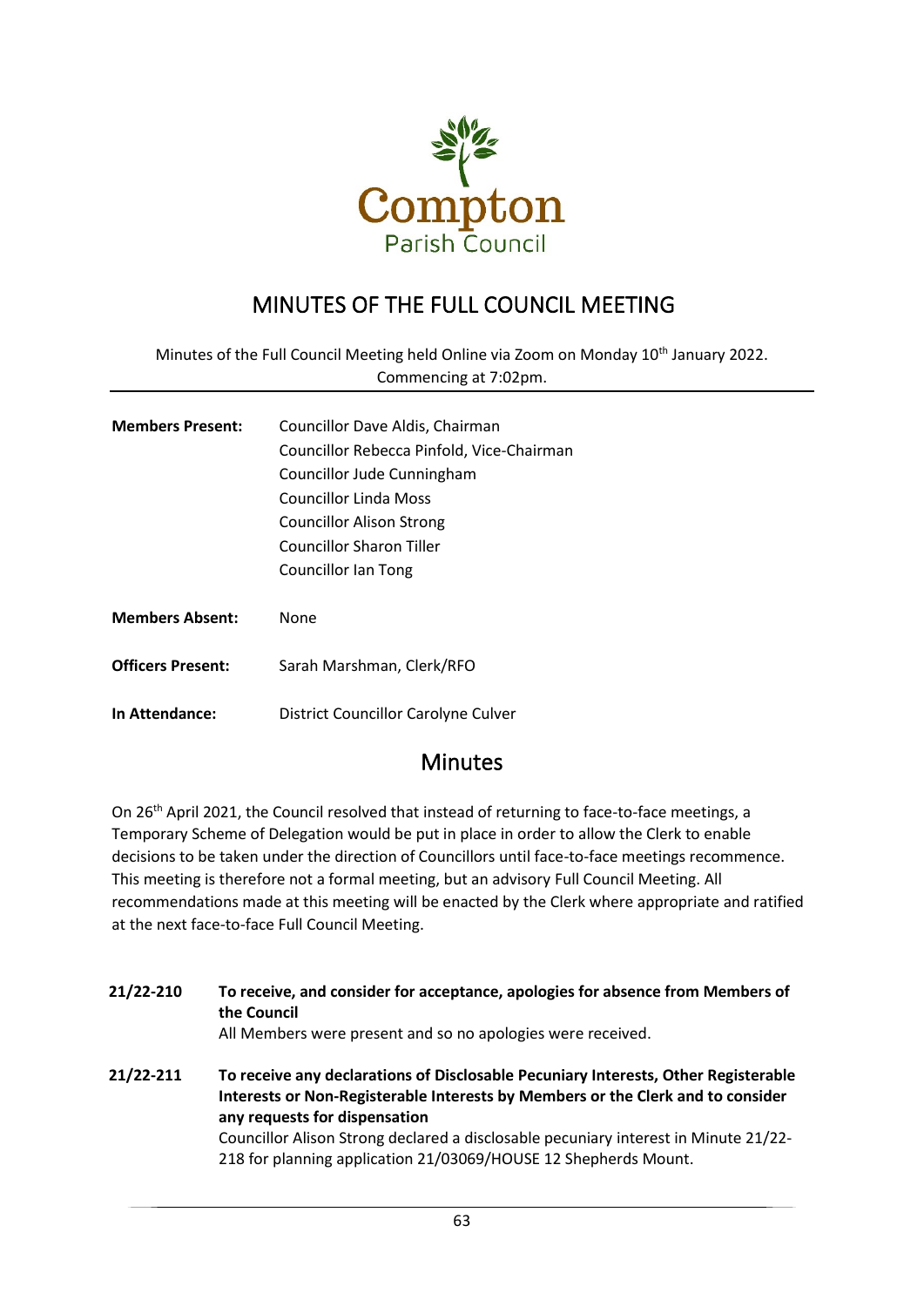Councillor Linda Moss declared a disclosable pecuniary interest in Minute 21/22-218 for planning application 21/02865/REG3 The Downs School.

### **21/22-212 To receive:**

**Questions or comments from members of the public regarding items on the agenda Representations from any member who has declared a personal interest** A member of the public provided information on the Greening Campaign and requested the Council undertake a Greening Project. This would involve a cost of £200. The Council will consider this at the February meeting.

Two members of the public spoke regarding their applications to join the Council to fill the two vacancies. The Council will consider co-opting to fill the vacancies at the additional meeting scheduled for 25<sup>th</sup> January 2022.

- **21/22-213 To approve the Minutes of the Full Council Meeting held on 6 th December 2021**  Resolved: Members agreed the minutes of the last meeting be accepted as a true record. The Chairman will sign these minutes once the decision has been ratified by Full Council.
- **21/22-214 To discuss any matters arising from the previous meeting** There were no matters arising.
- **21/22-215 To receive a report from the District Councillor** Planning application 20/01336/OUTMAJ Institute for Animal Health, High Street, Compton will be heard at the Western Area Planning Committee meeting on 12<sup>th</sup> January. An additional site visit was held.

### **21/22-216 To review the minutes and recommendations from the following committees:**

| <b>Committee</b> | <b>Meeting Date</b> | <b>Minute Numbers</b>      | <b>Recommendations</b> |
|------------------|---------------------|----------------------------|------------------------|
| <b>Planning</b>  | 13/12/2021          | PLN21/22-13 to PLN21/22-18 |                        |
| Personnel        | None                |                            |                        |

- **21/22-217 To receive an update and review recommendations from the following working parties: Digital** Work is occurring on a digital repository.
- **21/22-218 Planning Applications :**
- 
- **21/22-218.1 To consider the following new planning applications:**

Councillor Strong left the meeting.

**[21/03069/HOUSE 12 Shepherds Mount, Compton, RG20 6QZ](http://planning.westberks.gov.uk/rpp/index.asp?caseref=21/03069/HOUSE) - Two storey side extension to replace flat roof garage and lobby.**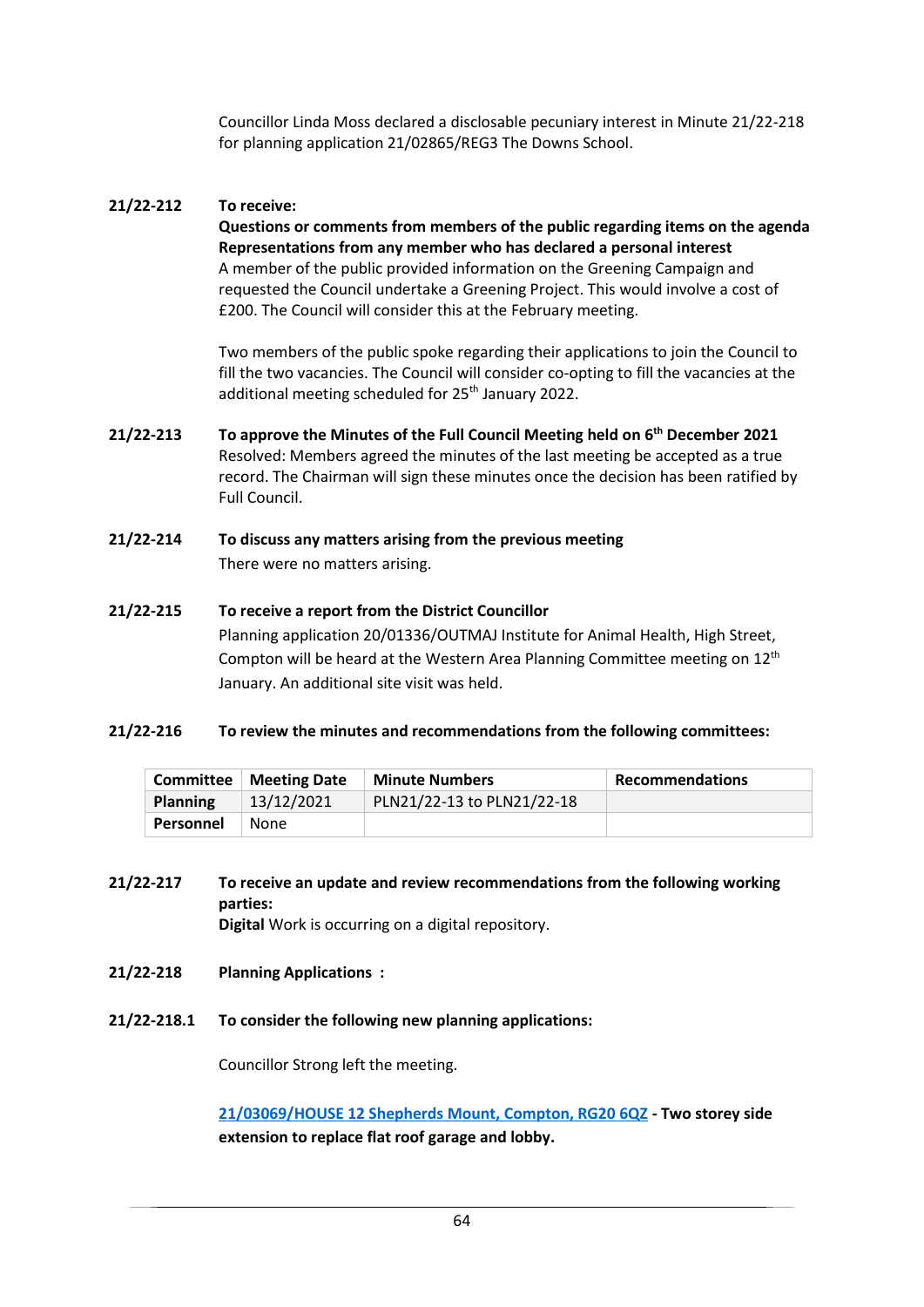Resolved: To submit a response of 'no objections' along with a comment that extensions are normally subservient to the main house.

Councillor Strong re-joined the meeting. Councillor Moss left the meeting.

### **[21/02865/REG3 The Downs School Compton Newbury RG20 6AD](http://planning.westberks.gov.uk/rpp/index.asp?caseref=21/02865/REG3) - Extension and refurbishment of existing school sports hall.**

Resolved: To defer discussion of this application to a planning committee meeting in order to ascertain more information on community use of the new sports hall.

Councillor Moss re-joined the meeting.

- **21/22-218.2 To consider whether to request the District Councillor calls in any planning applications to the Western Area Planning Committee** Resolved: To request the District Councillor calls in planning application 21/02865/REG3 The Downs School Compton Newbury RG20 6AD - Extension and refurbishment of existing school sports hall.
- **21/22-218.3 To consider whether to refer any planning applications for further response from the Council's planning consultants** Resolved: To refer the following planning application to the Council's planning consultants: 21/02865/REG3 The Downs School Compton Newbury RG20 6AD - Extension and refurbishment of existing school sports hall.
- **21/22-218.4 To receive a report on recent planning decisions taken by West Berkshire Council** The following decisions have been reported by West Berkshire Council since the last Parish Council meeting:
	- 21/02516/HOUSE 7 Newbury Lane, Compton, RG20 6PB Rear mono pitched single storey extension to existing house. Demolition of existing asbestos garage store replaced by one and a half timber clad studio (store, garden room and office) and modifications to increase parking. Application approved.
- **21/22-219 To receive the Clerk's report** The Clerk wrote to Laura Farris, MP, and Kemi Badenoch, Minister for Levelling Up Communities to highlight the Council's support for legislation enabling the use of virtual and hybrid council meetings.
- **21/22-220 Finance:**
- **21/22-220.1 To consider approving the payments listed on the Finance Report** Resolved: To approve the payments listed on the Finance Report in Appendix 1.
- **21/22-220.2 To note the most recent bank reconciliations**  Resolved: To note the bank reconciliation figures as provided on the Finance Report in Appendix 1.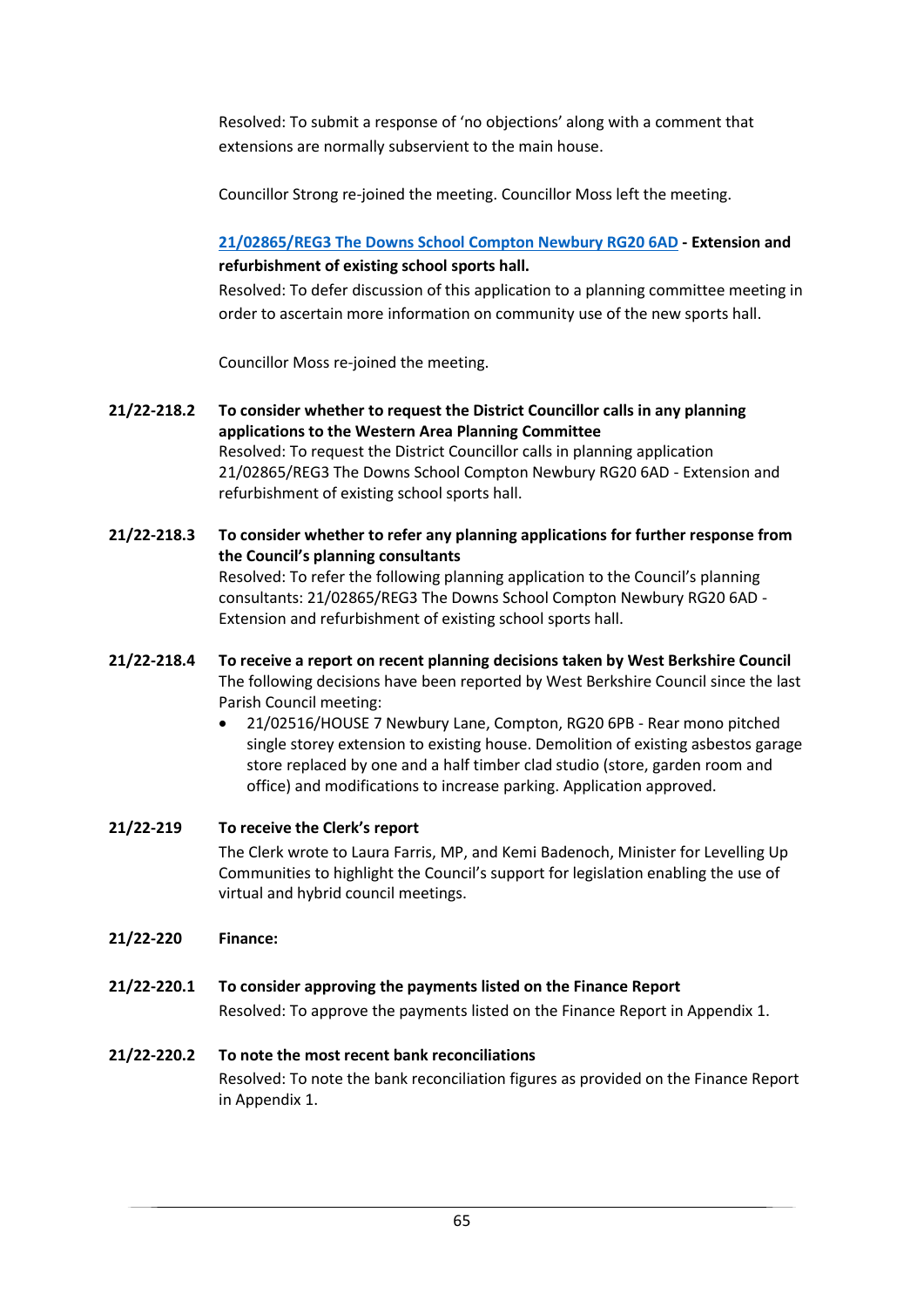| 21/22-221 | To review the Temporary Scheme of delegation                                                                                                                                                                                                                                                                                                                                                                                                                                         |
|-----------|--------------------------------------------------------------------------------------------------------------------------------------------------------------------------------------------------------------------------------------------------------------------------------------------------------------------------------------------------------------------------------------------------------------------------------------------------------------------------------------|
|           | Resolved: To continue with the Temporary Scheme of Delegation, to be reviewed at<br>the Full Council meeting in February.                                                                                                                                                                                                                                                                                                                                                            |
| 21/22-222 | To consider allotment fees for 2022/23                                                                                                                                                                                                                                                                                                                                                                                                                                               |
|           | Resolved: Allotment fees should remain the same as in 2021/22.                                                                                                                                                                                                                                                                                                                                                                                                                       |
| 21/22-223 | To review the Draft Budget                                                                                                                                                                                                                                                                                                                                                                                                                                                           |
|           | The draft budget was reviewed and some alterations were suggested. This will be<br>finalised at a meeting on 25 <sup>th</sup> January.                                                                                                                                                                                                                                                                                                                                               |
| 21/22-224 | To consider the Scope of Internal Audit and to appoint an internal auditor for the<br>2021/22 audit                                                                                                                                                                                                                                                                                                                                                                                  |
|           | Resolved: To agree the Scope of Internal Audit and to appoint Heelis and Lodge to<br>do the internal audit or 2021/22.                                                                                                                                                                                                                                                                                                                                                               |
| 21/22-225 | To receive an update on vandalism and anti-social behaviour (ASB) in the village                                                                                                                                                                                                                                                                                                                                                                                                     |
|           | No incidents had been reported.                                                                                                                                                                                                                                                                                                                                                                                                                                                      |
| 21/22-226 | To receive reports on the following:<br>Neighbourhood Development Plan: The referendum takes place on 10 <sup>th</sup> February<br>2022.                                                                                                                                                                                                                                                                                                                                             |
| 21/22-227 | To discuss matters for future consideration and for information<br>There were no matters for future consideration for information.                                                                                                                                                                                                                                                                                                                                                   |
| 21/22-228 | To resolve under Section 1(2) of the Public Bodies (Admission to Meetings Act<br>1960) that as publicity would be prejudicial to the public interest by reason of the<br>Confidential nature of the business about to be transacted, it is advisable in the<br>public interest that the Public and Press be temporarily excluded from this meeting<br>and they are herewith instructed to withdraw<br>Resolved: To exclude the Public and Press from Minutes 21/22-208 and 21/22-209 |
|           | due to the confidential nature of the business to be transacted.                                                                                                                                                                                                                                                                                                                                                                                                                     |
| 21/22-229 | To consider actions to be taken relating to Newbury Lane allotments                                                                                                                                                                                                                                                                                                                                                                                                                  |
|           | No action was required at this time.                                                                                                                                                                                                                                                                                                                                                                                                                                                 |
|           | There being no further business, the meeting was closed at 9:22pm.                                                                                                                                                                                                                                                                                                                                                                                                                   |
|           | Date and time of next scheduled Full Council Meeting: Tuesday 25 <sup>th</sup> January 2022 at 6pm, then                                                                                                                                                                                                                                                                                                                                                                             |

Date and time of next scheduled Full Council Meeting: Tuesday 25<sup>th</sup> January 2022 at 6pm, then Monday 7<sup>th</sup> February 2022 at 7pm.

Chairman: Date: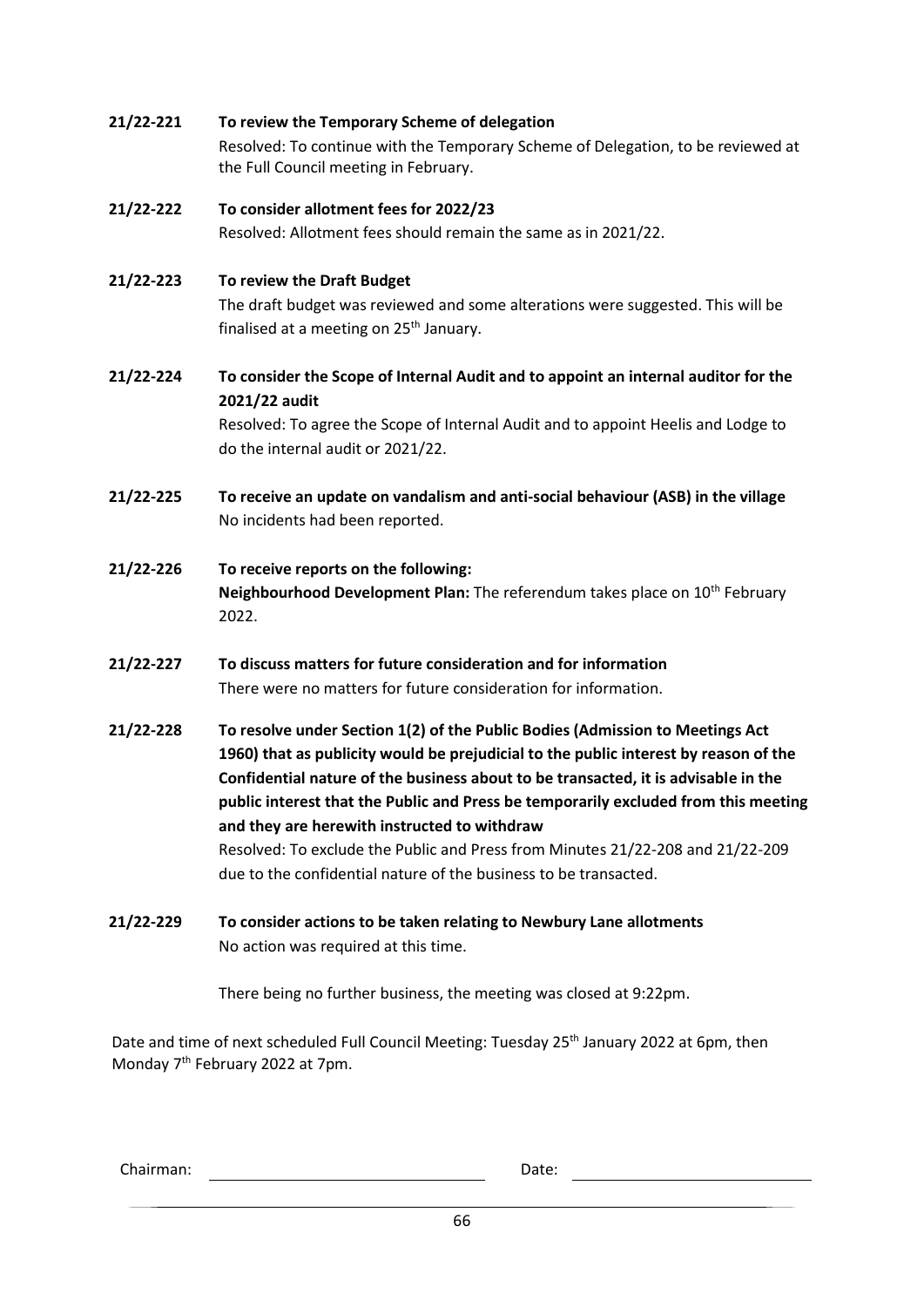# Appendix 1: Finance Report

### **Status at last bank reconciliation 30th November 2021**

| <b>Account</b>                 | Amount      |
|--------------------------------|-------------|
| Unity Trust Current Account    | £41,380.52  |
| Unity Trust Deposit Account    | £122,634.57 |
| Lloyds Multipay Corporate Card | $-E231.79$  |
| <b>Total</b>                   | £163,783.30 |

#### **Income received 29th November 2021 - 3rd January 2022**

| <b>Account</b>       | <b>Income Detail</b>     | Amount  |
|----------------------|--------------------------|---------|
| <b>Unity Current</b> | Compilations advertising | £180.00 |
|                      | Total                    | £180.00 |

### **Payments made on Lloyds Corporate Card to be approved**

| <b>Method</b> | Date      | Pavee     | <b>Payment Detail</b> | <b>Amount</b> |
|---------------|-----------|-----------|-----------------------|---------------|
| <b>CC</b>     | 03-Dec-21 | Llovds    | Monthly card fee      | £3.00         |
| CC.           | 03-Dec-21 | Amazon    | <b>PPE</b>            | £93.58        |
| <b>CC</b>     | 26-Dec-21 | Microsoft | Software              | £11.28        |
|               |           |           | <b>Total</b>          | £107.86       |

#### **Payments to be approved**

| <b>Method</b> | Date            | Payee                                            | <b>Payment Detail</b>                                             | Amount    |
|---------------|-----------------|--------------------------------------------------|-------------------------------------------------------------------|-----------|
| DD.           | 20-Dec-21       | Vodafone                                         | Mobile phone                                                      | £21.29    |
| <b>BACS</b>   | 21-Dec-21       | The National<br><b>Allotment Society</b>         | Membership                                                        | £67.00    |
| DD.           | 31-Dec-21       | Unity Trust Bank                                 | Bank charges Q3                                                   | £18.00    |
| <b>BACS</b>   | 06-Jan-22       | <b>Staff Costs</b>                               | Including salary, expenses, PAYE and<br>pension contributions Nov | £1,543.08 |
| <b>BACS</b>   | 10-Jan-22       | IJ Agricultural and<br><b>Equestrian Fencing</b> | Planting of trees                                                 | £216.00   |
| <b>BACS</b>   | 10-Jan-22       | <b>CJM Services</b>                              | Installation of waste/dog bins                                    | £945.00   |
| <b>BACS</b>   | $10$ -Jan- $22$ | <b>Nexus</b>                                     | Microsoft 365 software                                            | £63.67    |
| <b>BACS</b>   | 10-Jan-22       | Enerveo                                          | Street light maintenance Dec quarter                              | £702.61   |
| <b>BACS</b>   | 10-Jan-22       | <b>AD Clark</b>                                  | Grounds maintenance Oct                                           | £799.00   |
| <b>BACS</b>   | $10$ -Jan- $22$ | <b>CCB</b>                                       | <b>Community Buildings Advice Service</b><br>membership           | £177.00   |
| <b>BACS</b>   | $10$ -Jan-22    | <b>Thrings</b>                                   | Solicitor Fees RE: Institute planning<br>application              | £2,032.80 |
| <b>BACS</b>   | 10-Jan-22       | <b>Almond Arborists</b>                          | Tree works in Recreation Ground                                   | £895.00   |
| <b>Total</b>  |                 |                                                  |                                                                   | £7,480.45 |